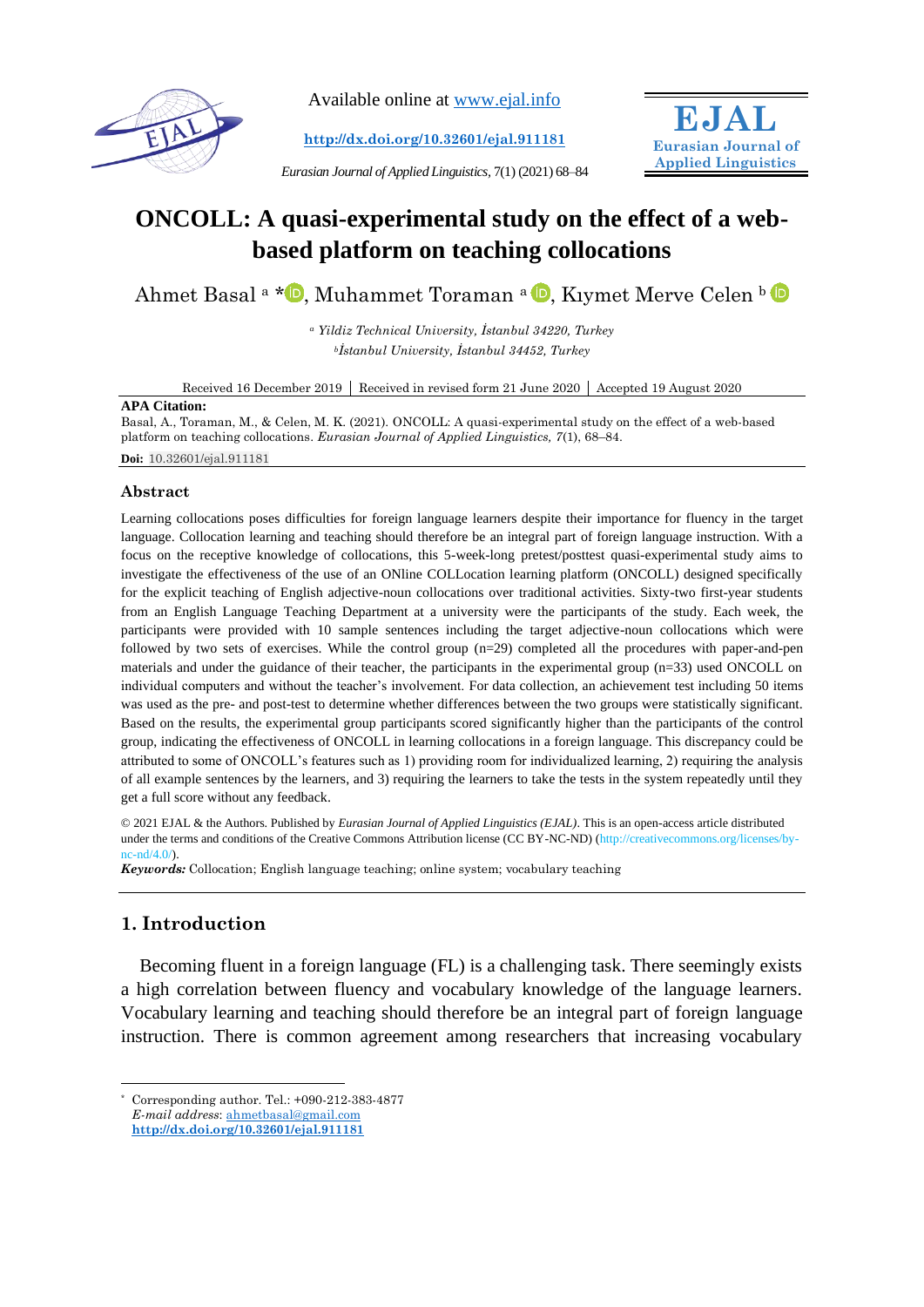knowledge is not an easy task (Laufer, 2017). Collocations occupy an important place in this regard.

Collocations (e.g., hot debate, violate a rule, widely known, make a mistake, running water) are language patterns that can be described as "the habitual association of a word in a language with other particular words in sentences" (Robins, 2000, p. 64). McCarthy (1990) has applied the metaphor "a marriage contract between words" (p.12) to show this strong bond and emphasized the importance of collocational knowledge in vocabulary learning. Collocational knowledge is accepted as an indicator of more natural production and fluency in the target language (Ellis et al., 2015; Laufer, 2011; Schmitt, 2012) and is important for fluency in the target language (Wu, Franken, & Witten, 2010). Despite the importance of collocational knowledge, a huge gap exists between learners and native speakers in terms of their collocation repertoire, and foreign language learners are slow to close the gap (Boers & Lindstromberg, 2012). It is plausible to argue that the number of collocations one knows is what distinguishes learners from native speakers (Wu et al., 2010). Research consistently shows that foreign language learners experience problems due to their limited collocational knowledge (e.g., Bahns & Eldaw, 1993; Farghal & Obiedat,1995) and most of them are quite slow in acquiring collocations for various reasons such as limited exposure, lack of awareness, and lack of appropriate ways of learning.

There has been a significant increase in collocation studies in recent years (Wray, 2012). Despite the utmost importance of collocations, Gatbonton and Segalowitz (2005) claimed that limited studies have put forward ways to increase collocational knowledge. Besides, Dóczi and Kormos (2016) pointed to the inadequacy of research that focused on the teaching and learning dimensions of formulaic language. In addition, Chan and Liou (2005) claim that collocations are mostly taught in classroom settings, which may be an ineffective way of teaching collocations since the presentation of collocation examples by teachers can be a daunting task. Due to possible differences between teaching single words and collocations, teaching them with the use of computers is a good and easy option, creating more exercise types (Nesselhauf & Tschichold, 2002). The use of technology is common in language learning (Golonka, Bowles, Frank, Richardson, & Freynik, 2014) including vocabulary teaching. In fact, technology has affected teaching and learning remarkably (Pavlik, 2015) and foreign language teaching experts increasingly realize the affordances of emerging technologies.

Certain studies have put technology into use for collocation teaching and learning (e.g., Wu et al., 2016). Basal (2019) found that using online tools together (namely concordance, online collocation dictionary, the web as a corpus, and Google Docs) in teaching collocations yielded significantly higher gains than a traditional approach. In a study conducted by Nurmukhamedov (2017), the use of an online dictionary (namely the Longman Dictionary of Contemporary English (LDOCE) and an online tool (namely www.wordandphrase.info (WPI)) give better results over the use of a hardcover dictionary (namely the Macmillan Collocation Dictionary (MCD)) in producing more accurate collocations in L2 writers' essays, and also L2 writers preferred to use the online tool for easy navigation. It has also been shown that using concordances is a more effective way of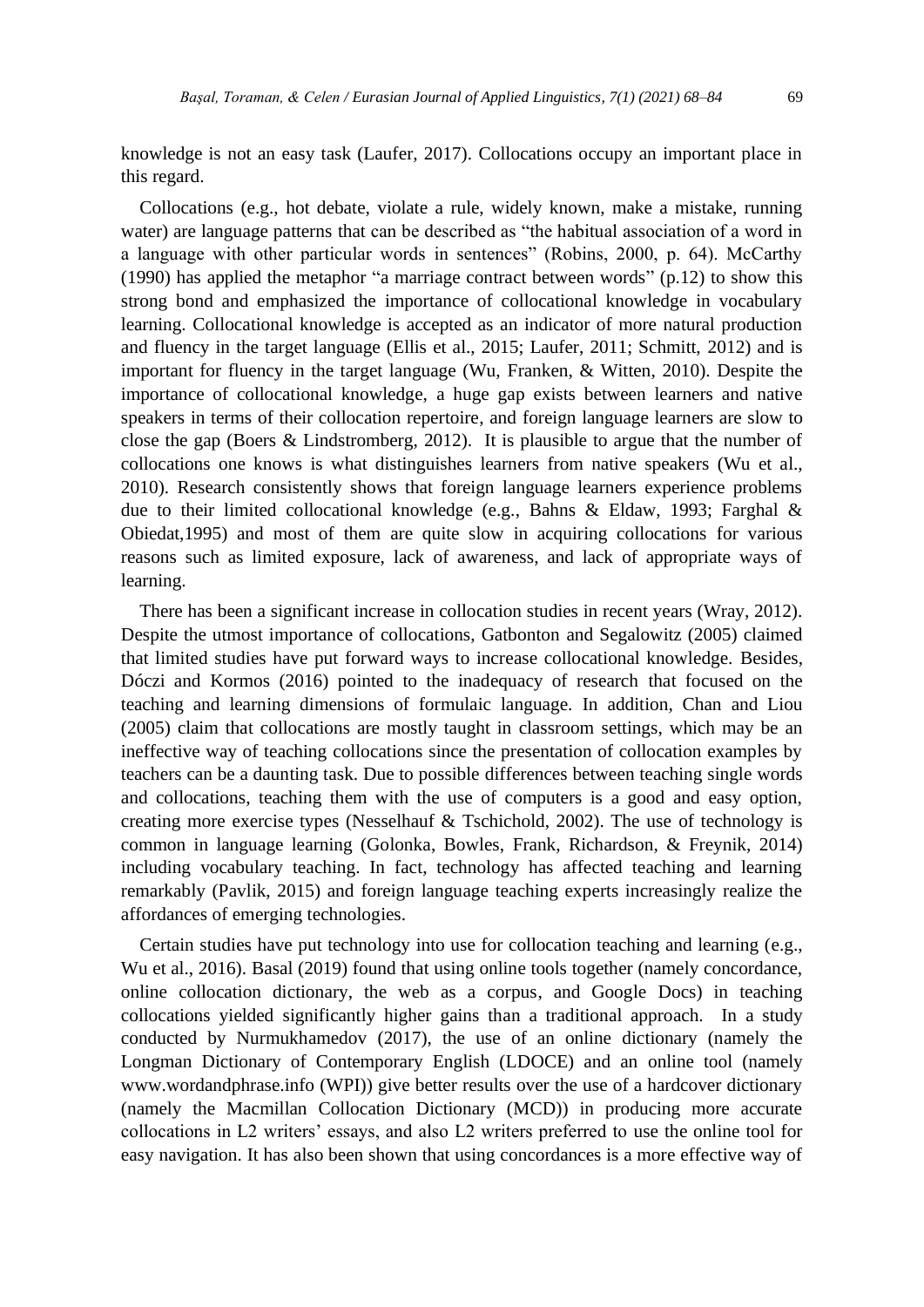teaching collocations than a traditional approach (Daskalovska, 2015). Daskalovska suggested reasons in favor of the corpus-based activities over the traditional approach; the activities a) provide more information about the collocations, b) are more engaging since students behave as discoverers of collocations, and c) enable learners to conduct in-depth analysis on collocations. However, concordancers, a key element in DDL (data-drivenlearning), may not be adequate to help learners to see collocations, and some specific tools are needed to undertake this task (Chen, 2011). Using DDL in teaching collocations may require training on the part of the students and teachers since corpora are designed and developed mainly for researchers, linguists, and advanced users. The concordance lines may also include advanced vocabulary, complex grammar structures, and culturally sensitive information, causing confusion and inconvenience on the part of the learner.

In addition to the contributions of technology to the teaching and learning of L2 collocations, the role played by different instructional approaches (i.e., implicit and explicit) has been an area of interest in the literature. Among the variables investigated have been the types of collocations targeted and the manipulation of the frequency of exposure to the target collocations. In a study investigating the incidental learning of adjective-pseudoword collocations, Pellicer-Sánchez (2017) found that reading texts including collocations more frequent led to higher learning gains in recognition of target collocations than in recall. In another study that focused on congruency, collocate-node relationship, word length, and participants' vocabulary size, Peters (2016) required the use of an online platform for the participants to complete a series of exercises during the treatment. Following the completion of an exercise, the participants (with L1 Dutch) were provided with the correct answers to the items they had answered incorrectly if any. It was found that the collocate-node relationship constituted a significant predictor in learning collocations, with adjective-noun collocations eliciting the largest numbers of correct responses in all of the posttests (recall as well as recognition) used in the study. Webb, Newton and Chang looked into the incidental learning of collocations by using four graded readers in which the target collocations occurred with differing frequency (i.e., once, 5 times, 10 times, and 15 times). The participants read and listened to the graded readers at the same time. The largest learning gains, for both productive and receptive knowledge of collocations, were found for the participants who read the version where the target collocations occurred 15 times. It was further suggested that exposure to the target collocations 5 or more times might be necessary for incidental learning of the form of collocations. The studies detailed above, with a focus on incidental as well as explicit learning of collocations, adequately reflect the diversity and effect of research designs on the teaching and learning of L2 collocations. We believe that both explicit and implicit teaching of collocations have advantages and disadvantages. On the part of the explicit teaching, designing of the activities may have a direct effect on the teaching of collocations.

There has been a growing need for studies in foreign language teaching exploring the effects of technology on learning or proficiency since most of the studies so far have focused on the description of affordances of technology or measurements of students' affective reactions (Golonka et al., 2014). With a focus on the receptive knowledge of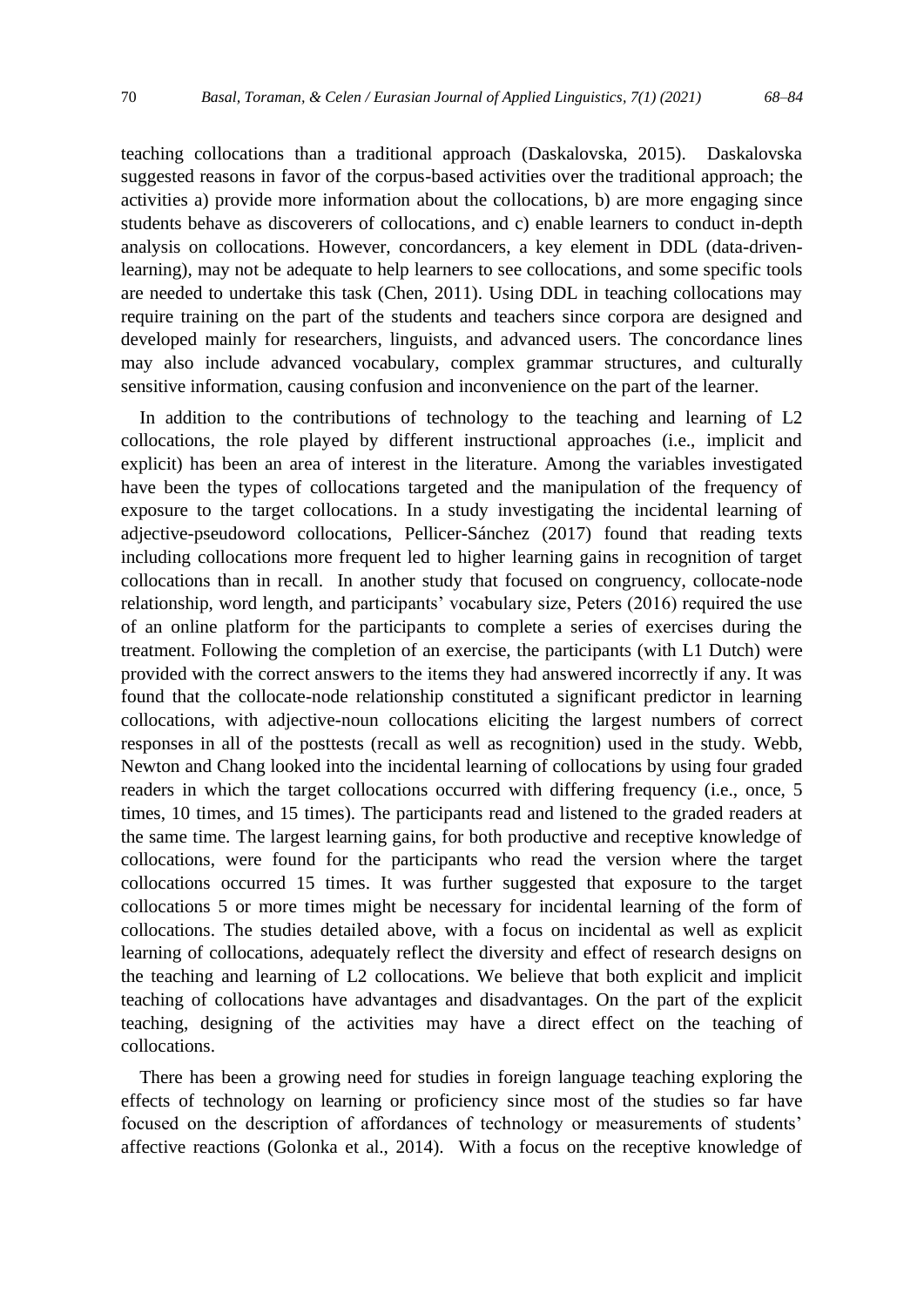collocations, this study aims to investigate the effectiveness of the use of an online collocation learning platform (ONCOLL) designed specifically for the explicit teaching of adjective-noun collocations of 50 nouns from the Academic Word List (Coxhead, 2000). The following questions guided the current study:

- 1. Does explicit teaching of adjective-noun collocations lead to an improvement in participants' knowledge of these units?
- 2. Is there a difference in the effectiveness of learning adjective-noun collocations between a teacher-led classroom environment and the use of an online platform?

## **2. Method**

## *2.1. Research Design*

This five-week-long quasi-experimental study with a pretest-posttest design aimed to investigate the effectiveness of an online collocation learning platform (ONCOLL) on teaching adjective-noun collocations.

#### *2.2. Participants*

A convenience sample of 77 freshmen students from an ELT Department at a state university in Turkey was chosen for the study. Fifteen students were excluded from the study due to their attendance problems either in the lectures or achievement tests. The participants' language proficiency levels are upper-intermediate, based on their scores in the Foreign Language Exam (YDS), a component of the nationwide university entrance exams required for entry to the undergraduate program. The study was conducted in a compulsory course called Advanced Reading and Writing II in the spring semester of the academic year 2015-2016. Two different classes were taking the course in question. Traditional activities were used in one class (control group  $n=29$ ;  $m=4$ ,  $f= 25$ ) for teaching adjective-noun collocations; whereas ONCOLL was used in the other class (experimental group  $n=33$ ;  $m=16$ ,  $f=17$ ).

#### *2.3. Data Analysis*

The present study used the same activities and same achievement test as in Basal's (2019) study. The achievement test including 50 items (See Appendix A) was used as the pre- and post-test to determine whether differences between the two groups were statistically significant. According to Basal (2019), adjective-noun collocations in the achievement test were checked for their consistency based on the Oxford Collocation dictionary and internal validity was provided by taking the opinions of a panel of English language teaching experts. Moreover, two postgraduate native English speakers working as English instructors verified the adjective-noun combinations used in the test at a rate of 80% percent (interrater reliability). The remaining was verified after discussion and necessary changes were made based on the opinions of the same native speakers. To determine the reliability of the achievement test, Kudar-Richardson Formula 21 (KR21)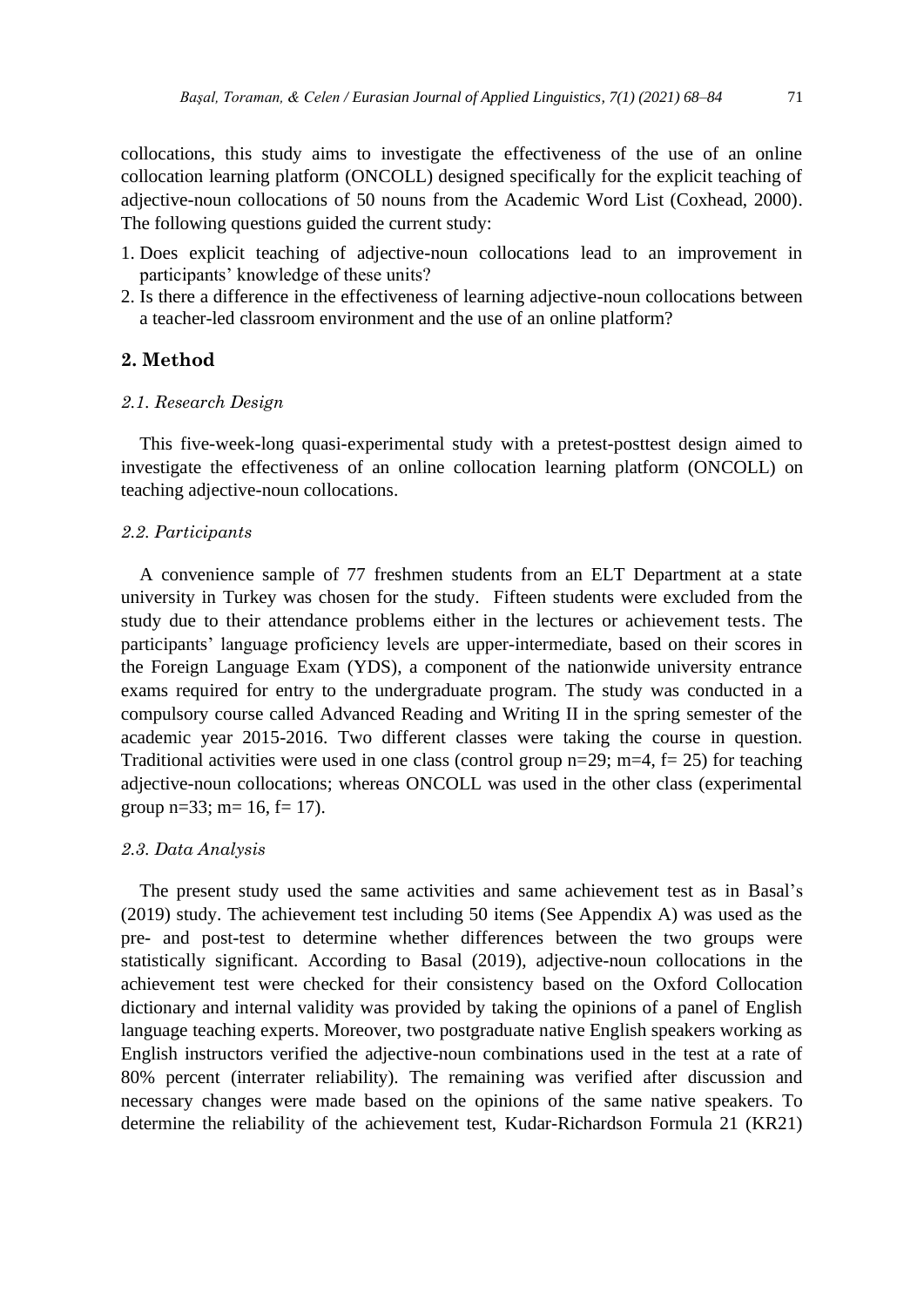was employed and the reliability coefficient was calculated as 0.92, showing that the test is reliable and reliability was high.

For each correct answer in the achievement test, 1 point was given to the participants. Based on the comparison of pretest results of the control and experimental groups, no significant differences were found. The achievement test was also used as an immediate posttest after 5 weeks to check whether there were differences between the control group using traditional activities and the experimental group using ONCOLL for learning adjective-noun collocations. Due to time constraints, the post-test was conducted as an immediate posttest, only after one week of the intervention. Before performing the comparison test results within and between groups, the Shapiro-Wilk test was applied to check normality, and Levene's test was applied for homogeneity of variance. Based on the normality and homogeneity of variance tests, appropriate statistical tests were applied (see Results).

## *2.4. Target Collocations*

This study used the same randomly selected 50 nouns from the Academic Word List (AWL) (Coxhead, 2000) and their adjective collocates as were used in Basal's study (2019) (See Appendix A). Adjective-noun collocations have so far been investigated in the literature with varying degrees of focus. Studies focusing, either solely or among others, on collocations as combinations of adjectives with nouns (e.g., Peters, 2016; Szudarski & Carter, 2016) as well as nonwords (e.g., Pellicer-Sánchez, 2017) have provided much insight into the acquisition and assessment of these specific units. Through the use of a single type of collocation, but targeting the learning of a large number of these collocations, a more focused understanding of the instruction of L2 collocations is aimed for.

## *2.5. About ONCOLL*

ONCOLL, a web-based platform with a user-friendly interface, was designed and developed to teach the target adjective-noun collocations to the participants in the experimental group. The participants in the experimental group could see a five-week training program presented in a vertical timeline on the platform. Each week consisted of 12 steps (see Figure 1). These steps were also the same in the hand-outs given to the control group. Each week, 10 nouns and their adjective collocations were presented in example sentences to the students in both groups (see Figure 2). The students were asked to read the example sentences and pay attention to the adjective-noun collocations presented in bold. The time spent on a task in class was same for both the control and experimental group.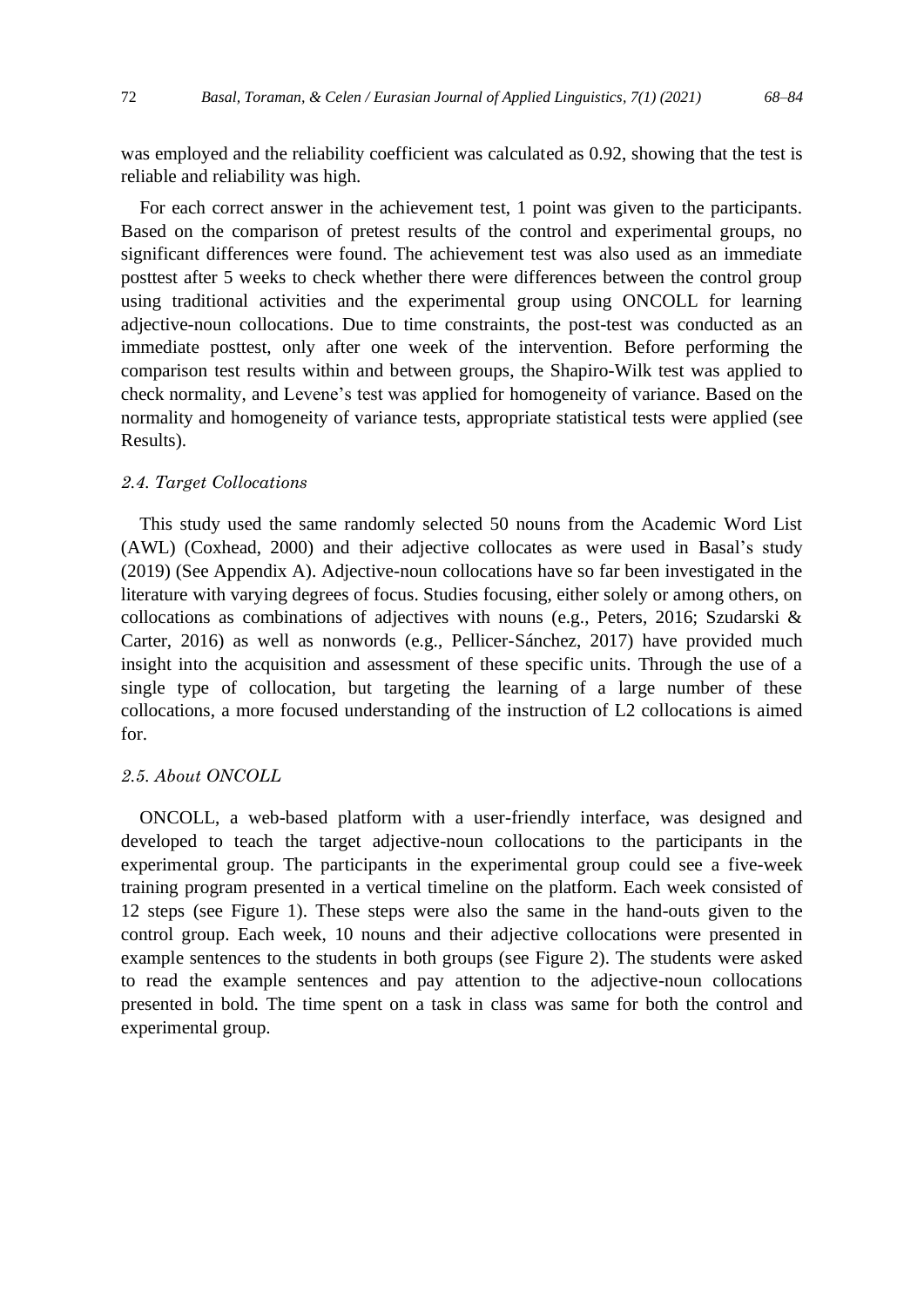| <b>薄 Collocation.</b> ⊠ 0<br>$\alpha = 1$<br>mar.                      |                          |                                                                |                                                        |                  |                                                       | Muhammet - |
|------------------------------------------------------------------------|--------------------------|----------------------------------------------------------------|--------------------------------------------------------|------------------|-------------------------------------------------------|------------|
| 22<br>22<br>⋘<br>Home<br>1st Week Exercise -<br>2nd Week Exercise -    |                          | 22<br>3rd Week Exercise -                                      | 言言<br>4th Week Exercise -                              |                  | 22<br><b>Stri Week Exercise -</b><br>Important Info - |            |
| Home                                                                   |                          |                                                                | <b>a</b> network<br>a notion<br>outcome<br>option      |                  |                                                       |            |
|                                                                        | Timeline<br>Weekly Words |                                                                | perspective<br>phase<br><b>D</b> process<br>reluctance |                  | Muhammet TORAMAN<br>Test-Student                      |            |
| 1st Step<br>1st Week, 1st Step Exercise (access)                       |                          | S 1st Week                                                     | research<br><b>B</b> resource                          | $\sim$           | Sentence Read                                         | 308 / 559  |
| Word: access                                                           |                          |                                                                | Fill in the blanks 4                                   | $\mathbb{R}^{n}$ | Sentence Learned                                      | 30/50      |
| 2nd Step                                                               |                          | S 1st Week                                                     | Matchig 4                                              | 3                | Test Completed                                        | 6/10       |
| Tat Week, 2nd Step Exercise (aid).                                     |                          |                                                                |                                                        | m                | Week Completed                                        | 315        |
| 10th Step<br>1st Week, 10th Step Exercise (contrast)<br>Word: contrast | $\bullet$                | $-0.0001$<br>S 1st Week                                        |                                                        |                  |                                                       |            |
| 1st Week                                                               | $\bullet$                | 11th Step<br>1st Week, 11th Step Exercise (fill in the blanks) |                                                        |                  |                                                       |            |
|                                                                        |                          | Test. Fill in the blanks 1                                     |                                                        |                  |                                                       |            |
|                                                                        |                          | Score: 70, 100                                                 |                                                        |                  |                                                       |            |
| 1st Week                                                               | $\bullet$                | 12th Step<br>1st Week, 12th Step Exercise (matching)           |                                                        |                  |                                                       |            |
|                                                                        |                          | <b>Test Matching 1</b>                                         |                                                        |                  |                                                       |            |
|                                                                        |                          | Score: 60, 80, 100                                             |                                                        |                  |                                                       |            |

Figure 1. Sample screenshot of ONCOLL: Vertical weekly timeline

| <b>Collocation.</b> 520                                                   |                     |                                                                                                           |                                                                                                                                                                              |                     | Muhammet -       |
|---------------------------------------------------------------------------|---------------------|-----------------------------------------------------------------------------------------------------------|------------------------------------------------------------------------------------------------------------------------------------------------------------------------------|---------------------|------------------|
|                                                                           |                     |                                                                                                           |                                                                                                                                                                              |                     |                  |
| 1st Week Exercise =                                                       | 2nd Week Exercise - | 3rd Week Exercise =                                                                                       | 4th Week Exercise -                                                                                                                                                          | 5th Week Exercise - | Important Info + |
|                                                                           |                     |                                                                                                           |                                                                                                                                                                              |                     |                  |
| Home > 1st Week > access                                                  |                     |                                                                                                           |                                                                                                                                                                              |                     |                  |
|                                                                           |                     | access                                                                                                    |                                                                                                                                                                              |                     |                  |
|                                                                           |                     |                                                                                                           |                                                                                                                                                                              |                     |                  |
|                                                                           |                     | random                                                                                                    | direct, easy, free, good, ready, unlimited, unrestricted   limited, poor, restricted.   improved   immediate, instant, quick, rapid   equal   public   vehicular, wheelchair |                     |                  |
|                                                                           |                     | Yildiz Technical University gives students unlimited access to 3D printing technology.                    |                                                                                                                                                                              |                     |                  |
|                                                                           |                     |                                                                                                           | President Barack Obama is calling for international investigators to have immediate and full access to the site in eastern Ukraine.                                          |                     |                  |
|                                                                           |                     |                                                                                                           | Findings showed that <i>improved access</i> to clean water enhanced economic opportunities for women and children's education in both villages.                              |                     |                  |
|                                                                           |                     | Thousands of US researchers will have easy access to advanced computing tools in a new cloud environment. |                                                                                                                                                                              |                     |                  |
|                                                                           |                     |                                                                                                           | A primary goal of this book is to ensure that it is easy to read and contains quick-access information with the simple flip of a page.                                       |                     |                  |
|                                                                           |                     | The law regulates government transparency and provides public access to information.                      |                                                                                                                                                                              |                     |                  |
|                                                                           |                     | Doing literature research can be a pain if you have restricted access to the sources you need.            |                                                                                                                                                                              |                     |                  |
|                                                                           |                     |                                                                                                           | Poverty, corruption, and poor access to education for much of the population are among Halti's most serious disadvantages.                                                   |                     |                  |
| The journal provides immediate free access to all the published articles. |                     |                                                                                                           |                                                                                                                                                                              |                     |                  |

Figure 2. Sample Screenshot of ONCOLL: Adjective-noun collocations and example sentences (Green grids exemplify the sentences read by the participants and the yellow grids exemplify the sentences unread by the participants)

The participants were allowed to view the tests (there were two of them) only after checking the boxes given for each example sentence as a way of ensuring that they read all the example sentences. One of the tests was designed as 10 fill-in-the-blanks items (see Figure 3) while the other was in the format of two sets of matching exercises (see Figure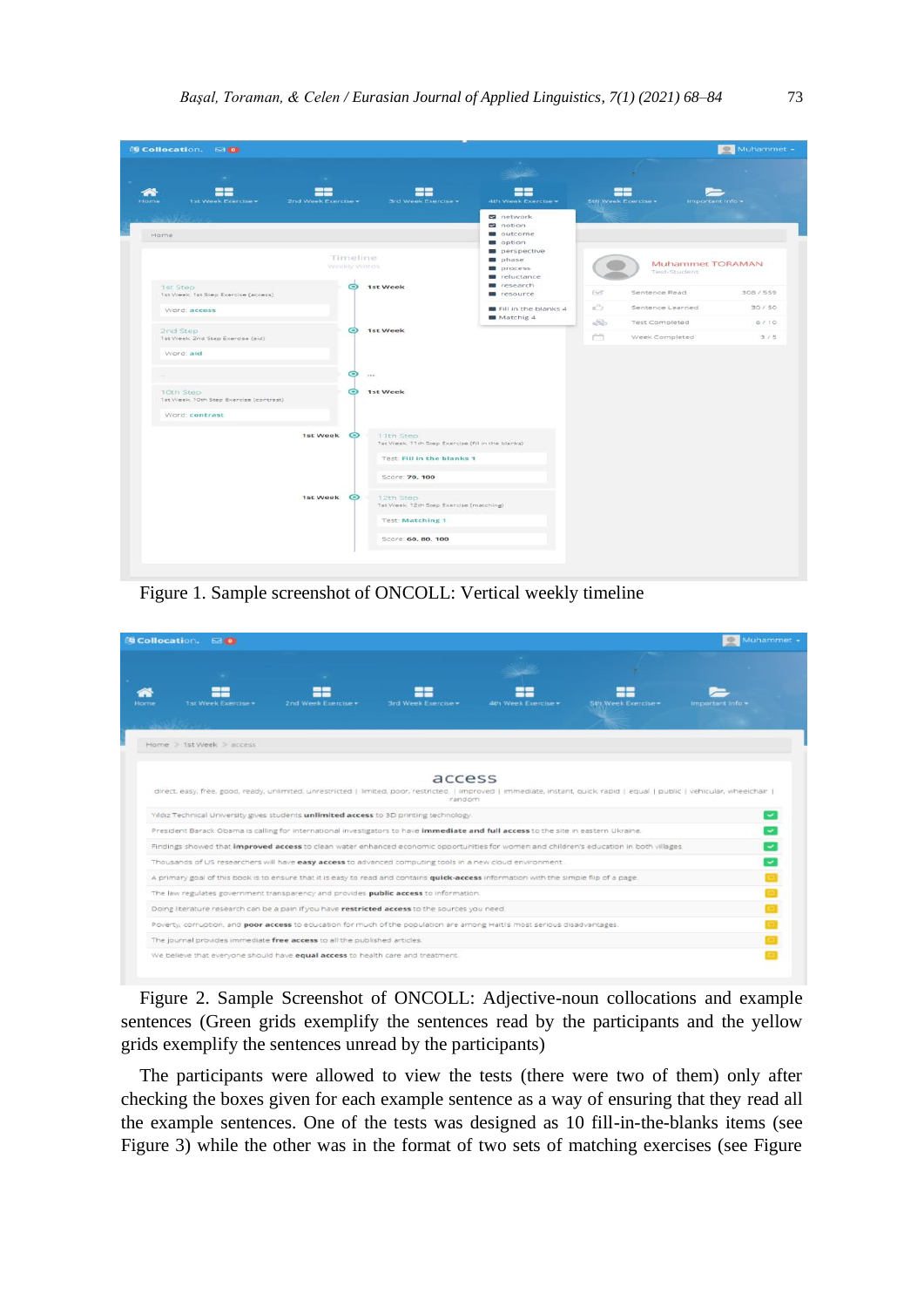4), each having five items. The sentences in the tests were different from those used in example sentences containing target collocations. The participants were required to take each test until they scored a compulsory score of 100 (i.e., full score). This means that the participants had to take the test repeatedly until they got a full score. After completing the tests with a full score of 100, the participants were given access to the content for the following week. The participants were also able to track their progress based on performance information provided on the platform, namely (a) the number of sentences they had read, (b) the number of words they had learned, (c) the number of tests they had passed, and (d) the number of weeks they had completed. The ONCOLL platform did not show the participants which mistakes they had made in the exercises. Each participant in the experimental group had to do the exercises again until they found the correct answers by themselves. In other words, no hints were given to the participants by the ONCOLL.

|                 | <b>EL Collocation.</b> 63 0                                                                                                      |                              |                                                                                                     |                                                                                         |                  |
|-----------------|----------------------------------------------------------------------------------------------------------------------------------|------------------------------|-----------------------------------------------------------------------------------------------------|-----------------------------------------------------------------------------------------|------------------|
|                 | 1st Week Exercise -<br>2nd Week Exercise -                                                                                       | 3rd Week Exercise -          | 4th Week Exercise -                                                                                 | <b>Sth Week Exercise -</b>                                                              | Important Info - |
|                 | Home > 1st Week > Fill in the blanks 1                                                                                           |                              |                                                                                                     |                                                                                         |                  |
|                 |                                                                                                                                  | fill in the blanks exercise  | Fill in the blanks 1                                                                                |                                                                                         |                  |
|                 |                                                                                                                                  |                              | approach   contrast   capacity   benefit   authorities   aid   bias   challenge   access   conflict |                                                                                         |                  |
|                 | Our Mission is to empower people with unlimited access                                                                           |                              | to quality financial services.                                                                      |                                                                                         |                  |
|                 | If you think you may need financial assistance to attend the University of Michigan, we encourage you to apply for financial aid |                              |                                                                                                     |                                                                                         |                  |
|                 | Instead of trying to get better reviews, the restaurant owners decided to take a novel approach                                  |                              |                                                                                                     | get terrible ones.                                                                      |                  |
| -               | Brian Tracy is one of America's leading                                                                                          |                              |                                                                                                     | on the development of human potential and personal effectiveness.                       |                  |
|                 | The different environmental groups could work together to their mutual                                                           |                              |                                                                                                     |                                                                                         |                  |
| $\bullet$       | Children are born with an innate                                                                                                 | for learning human language. |                                                                                                     |                                                                                         |                  |
| 57              | Going to a family gathering when there's unresolved                                                                              |                              |                                                                                                     | , whether from months ago or years ago, can be stressful.                               |                  |
|                 | There is a strong                                                                                                                |                              | against women in politics which needs to be addressed.                                              |                                                                                         |                  |
|                 |                                                                                                                                  |                              |                                                                                                     |                                                                                         |                  |
|                 | Dealing with major depression is a serious                                                                                       |                              | to individuals and families in agriculture.                                                         |                                                                                         |                  |
| 10 <sup>1</sup> | According to the surveys, there is a sharp<br>tout as a way of retaining the best teachers.                                      |                              |                                                                                                     | between what practicing educators want and what politicians and education policy makers |                  |
|                 |                                                                                                                                  |                              |                                                                                                     |                                                                                         |                  |

Figure 3. Sample screenshot of ONCOLL: Fill-in-the-blanks exercise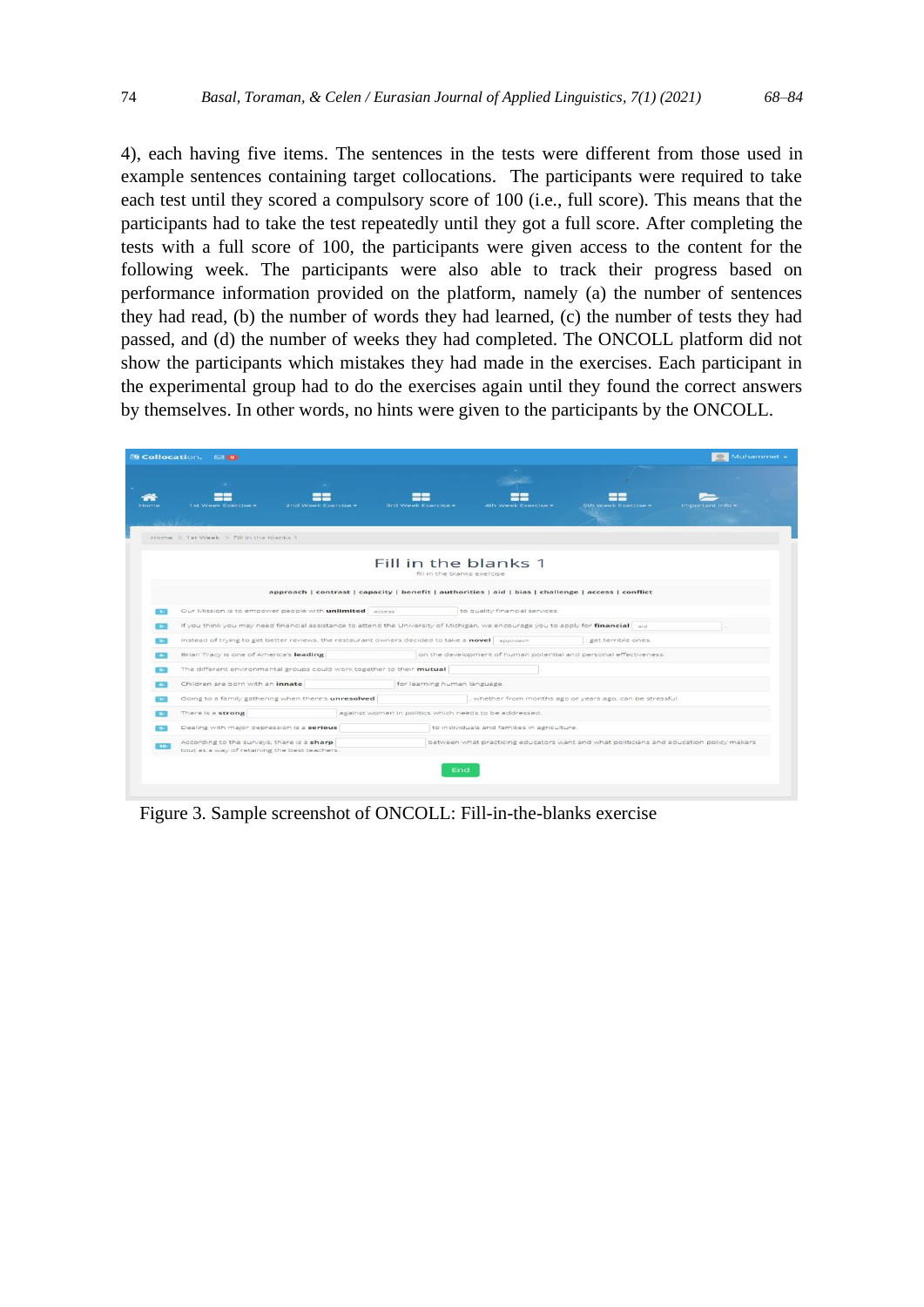| <b>M</b> Collocation. Ea o        |                                                        |     |                     |                           | Muhammet -       |
|-----------------------------------|--------------------------------------------------------|-----|---------------------|---------------------------|------------------|
| <b>COL</b>                        | -                                                      |     | <b>Contract</b>     |                           |                  |
| 言言<br>1st Week Exercise -<br>Home | ٢F<br>88<br>2nd Week Exercise =<br>3rd Week Exercise - |     | 4th Week Exercise - | 22<br>Sth Week Exercise + | Important Info = |
| Home > 1st Week > Matching 1      |                                                        |     |                     |                           |                  |
|                                   | Matching 1<br>matching exercise                        |     |                     |                           |                  |
|                                   | debate   dimension   method   access   aid             |     |                     |                           |                  |
| $-1$                              | improved                                               |     | access              |                           |                  |
| 5-750                             | humatarian                                             |     | aid.                |                           |                  |
| Г.                                | fierce                                                 |     |                     |                           |                  |
| P.                                | physical                                               | -1  |                     |                           |                  |
| <b>Security</b>                   | conventional                                           |     |                     |                           |                  |
|                                   | reluctance   trend   layer   insight   phase           |     |                     |                           |                  |
| $\Box$                            | obvious                                                |     |                     |                           |                  |
| 医动                                | prevailing                                             |     |                     |                           |                  |
| $\overline{1}$                    | Initial                                                |     |                     |                           |                  |
| <b>CENT</b>                       | fresh                                                  |     |                     |                           |                  |
| <b>SEC</b>                        | fine                                                   |     |                     |                           |                  |
|                                   |                                                        | End |                     |                           |                  |

Figure 4. Sample screenshot of ONCOLL: Matching exercise

During five weeks, participants were given half an hour each week to work individually on computers assigned to them in the lab to complete the tasks. The example sentences for each week's targeted collocations, the fill-in-the-blanks and matching exercises (sentences used in these exercises are different from those used as example sentences) and the time for the sessions in each week (half an hour) were all same between the control and experimental groups. In the control group, the researcher as the teacher checked the answers and gave feedback to the students; in the experimental group, the ONCOLL platform checked all the answers and provided the correct answers for the incorrect ones, if any.

## *2.6. Procedure*

The test consisted of gap-filling and matching (single words and two halves of a sentence) items, all of which measured the receptive knowledge of collocations. The gapfilling and single word matching items required the participants to use appropriate adjectives as well as nouns to form correct adjective-noun collocations. The test questions were different than those used in the example sentences and exercises given to the participants of both groups during the treatment.

During the first week of the study, participants in both groups were informed about the study. Traditional activities were used in the control group and the same activities were transformed to ONCOLL for the experimental group. For each of the subsequent weeks, the control group was given a handout with the target adjective-noun collocations assigned for that week. The handout included example sentences to showcase the adjective-noun collocations in context. The target collocations and example sentences were analyzed under the guidance of the teacher (one of the researchers) in the control group. The participants later completed two types of exercises focusing on the target adjective-noun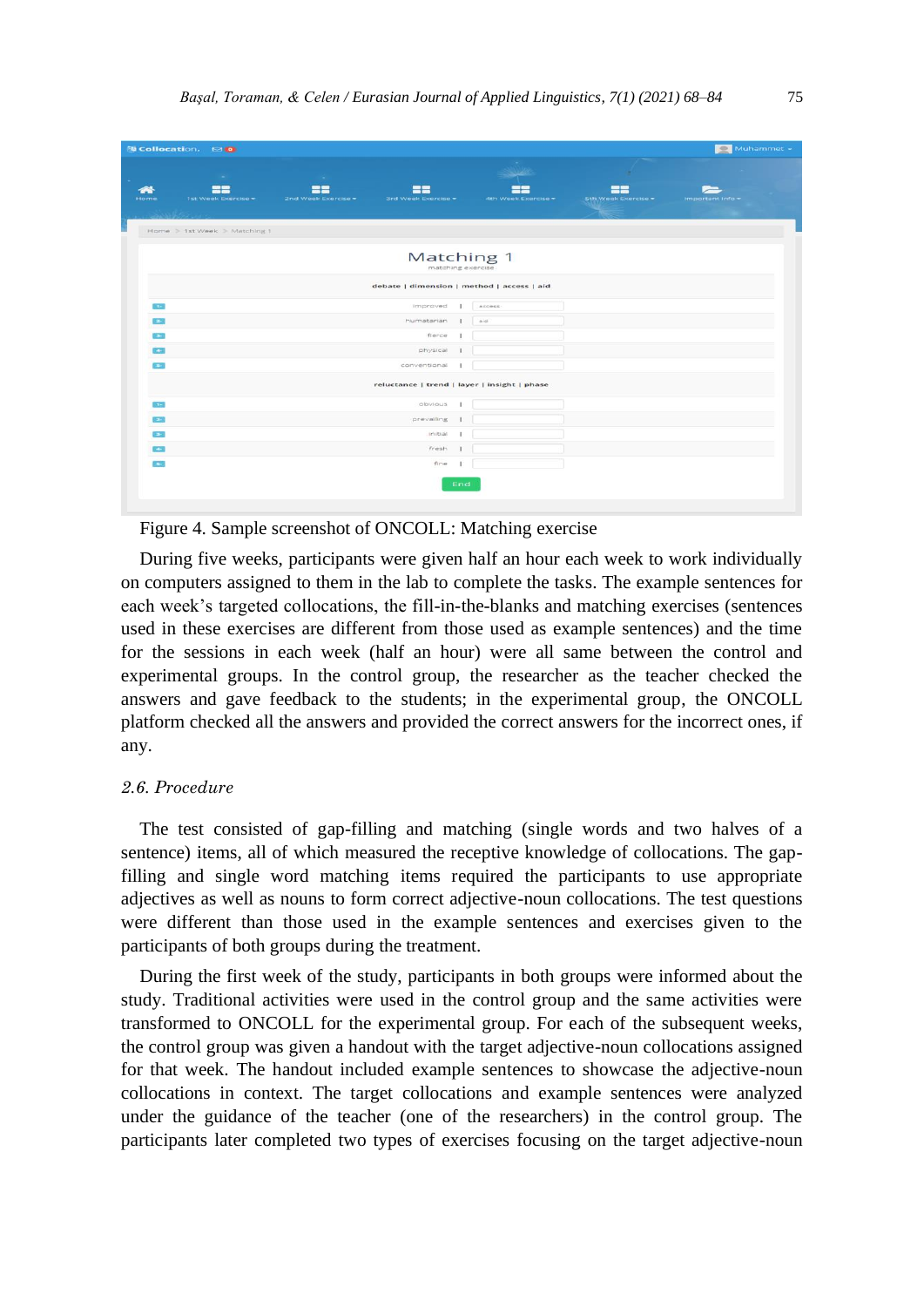collocations. The exercises included fill-in-the-blanks and matching items. The teacher gave feedback when a participant in the control group made a mistake since the strength of a teacher-led classroom environment (traditional approach) is that a teacher is there to give feedback to individual learners. This process took half an hour to complete each week. The participants also had the option to work on the targeted collocations in their free time with the handouts given. On the other hand, for teaching adjective-noun collocations, ONCOLL was used in the experimental group. Before its use, this web-based platform was introduced to the students. The participants of the experimental group did the same activities on ONCOLL. The target collocations and example sentences were analyzed individually by the participants in the experimental group. Then they completed the fill-inthe-blanks and matching exercises. ONCOLL gave feedback to the answers of the students. The experimental group was also taking the class from the same researcher but the researcher did not contribute to the learning process of the participants other than answering questions regarding the use of the ONCOLL platform. The process took half an hour to complete each week. However, ONCOLL was accessible to the participants of the experimental group throughout the five-week long study, allowing them to work on the targeted collocations through the platform in their free time (see Table 1).

Table 1. Steps of procedure in both groups

|                         | Experimental G. |
|-------------------------|-----------------|
| Pre-test                | Pre-test        |
| Teacher-lead (handouts) | Oncoll-lead     |
| Teacher-lead (handouts) | Oncoll-lead     |
| Teacher-lead (handouts) | Oncoll-lead     |
| Teacher-lead (handouts) | Oncoll-lead     |
| Teacher-lead (handouts) | Oncoll-lead     |
| Post-test               | Post-test       |
|                         |                 |

\* Handouts and Oncoll include the same set of 10 example sentences with targeted nouns and their adjective collocations and the same activities ("Fill-in the blanks" with 10 questions and "Matching" with 10 questions)

## **3. Results**

In our study, there were 29 participants in the control group and 33 participants in the experimental group. Before performing the comparison tests, the Shapiro-Wilk test was applied to check the normality of control  $(W(29)=0.933, p=0.0069)$  and experimental group  $(W(33)=0.971, p=0.507)$  pre-tests. The results showed that normality was provided for the pre-tests. Levene's test also indicated that the groups had equal variances ( $F=3,489$ , p=.025) and met the assumption of homogeneity of variance. No significant differences were expected between the pretest scores of the control and experimental groups before starting the intervention. To test this, Mann-Whitney U, a non-parametric test, was applied to compare the pre-test results of the control and the experimental group. Based on the results, no significant differences were found (U=351.500,  $p = .073$ ,  $z = -1,795$ ) between the pre-test scores of experimental (Mdn= 20.00) and control group (Mdn= 23.00) (See Table 2).

Table 2. Descriptive statistics of achievement test for control and experimental groups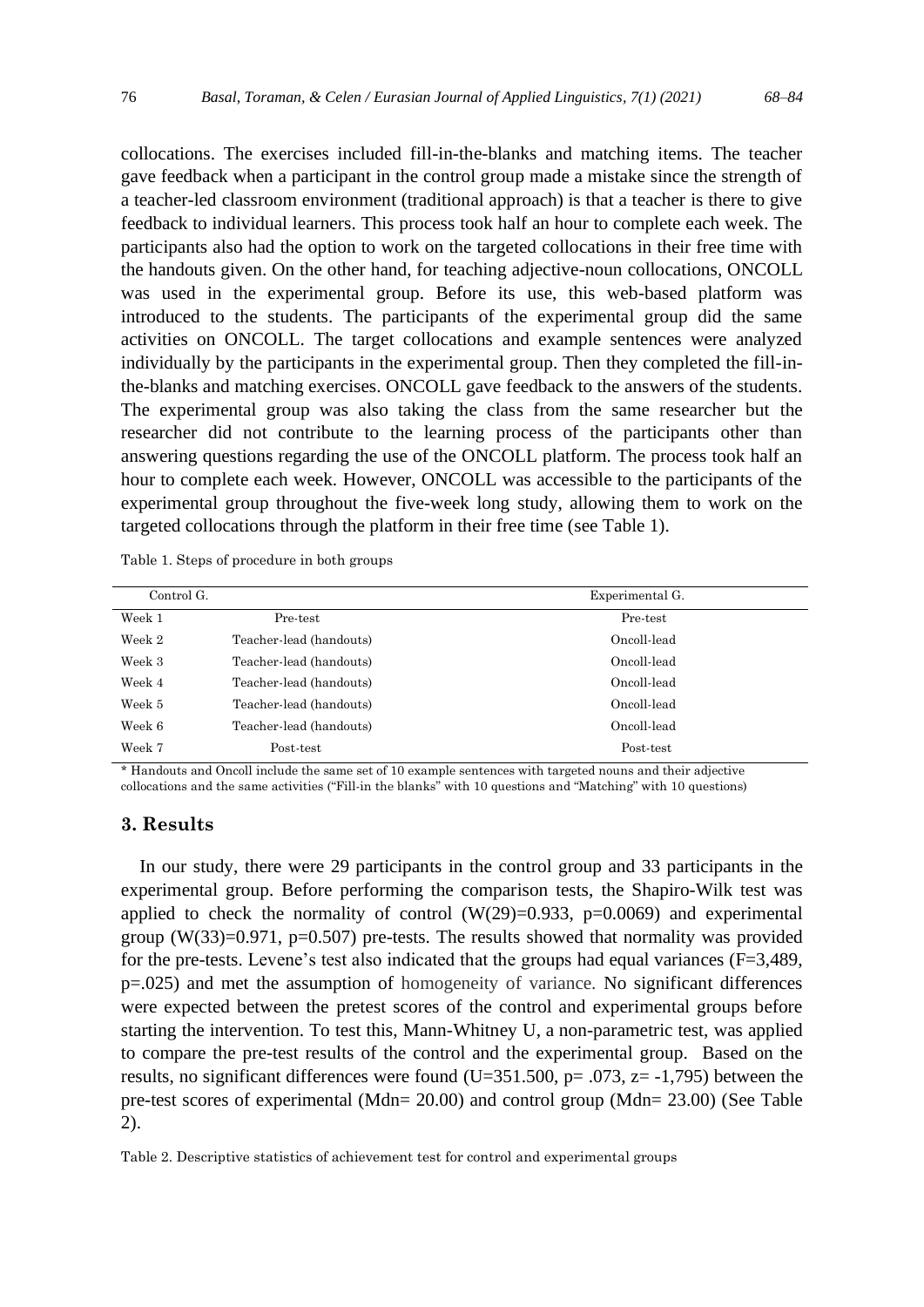|              |          | N  | М     | SD   |
|--------------|----------|----|-------|------|
| Control      | pretest  | 29 | 20.86 | 7.48 |
|              | posttest | 29 | 33.41 | 6.97 |
| Experimental | pretest  | 33 | 25.06 | 9.86 |
|              | posttest | 33 | 42.09 | 5.54 |

To answer the first research question of whether explicit teaching of adjective-noun collocations would result in learning, the pretest and posttest scores of the control group and the experimental group were compared within the groups. Before the comparison of the pre and post-test results of the control group, the Shapiro-Wilk test was applied to check normality. The results showed that normality  $(W(29)=0.970, p=0.0059)$  was provided. Levene's test indicated equal variances ( $F = 43,744$ ,  $p = .884$ ), so dependent samples t-test, a parametric test, was applied for comparing two test conditions of the control group. When the pre-test  $(M=20.862, SE= 1,38)$  and post-test scores  $(M=33.414,$ SE=1.29) of the control group were compared, significant gains  $(t(28)=10.818, p=.000$ , effect size=0.89) were obtained. Before the comparison of the pre and post-test (W(33)=0.924, p=0.024) results of the experimental group Shapiro-Wilk test was used for checking normality. The results showed that normality were provided for pre-test  $(W(33)=0.971, p=0.507)$  but not for post-test  $(W(33)=0.924, p=0.024)$ . Levene's test also indicated unequal variances ( $F = 74,799$ ,  $p = .001$ ), so Wilcoxon, a nonparametric test, was applied for comparing two test conditions of the experimental group. When the pre (Mdn= 23.00) and post-test (Mdn= 43.00) results of the academic achievement test for the experimental group were analyzed, post-test results are significantly higher than those of the pre-test (t=0, p=0.000, z=-5.015, effect size=0.62). These results show that both the control group and the experimental group obtained statistically significant gains at the end of the study, showing that both methods were effective in improving the participants' knowledge of adjective-noun collocations.

To answer the second research question and to check whether the use of ONCOLL led to more effective learning of adjective-noun collocations, post-test results of both groups were compared. Before comparison, the Shapiro-Wilk test was applied to check the normality of control (W(29)=0.970, p=0.559) and experimental group (W(33)=0.924, p=0.024) post-tests. The results showed that normality was provided for the control group, but not for the experimental group, so the Mann-Whitney U test was used to compare the post-test results of the control and the experimental group. Post-test scores of the experimental group (Mdn= 43.00) differed significantly from those of the control group (Mdn=  $32.00$ , U=163.000, p= .000, effect size= $-0.57$ ). The significant difference found in favor of the experimental group in the posttest shows that the ONCOLL platform was more effective than the traditional approach used in the control group in terms of teaching adjective-noun collocations.

#### **4. Discussion**

Learning collocations presents a major challenge for foreign language learners (Laufer, 2011; Nesselhauf, 2003). It is clear that there is a need for empirical studies to explore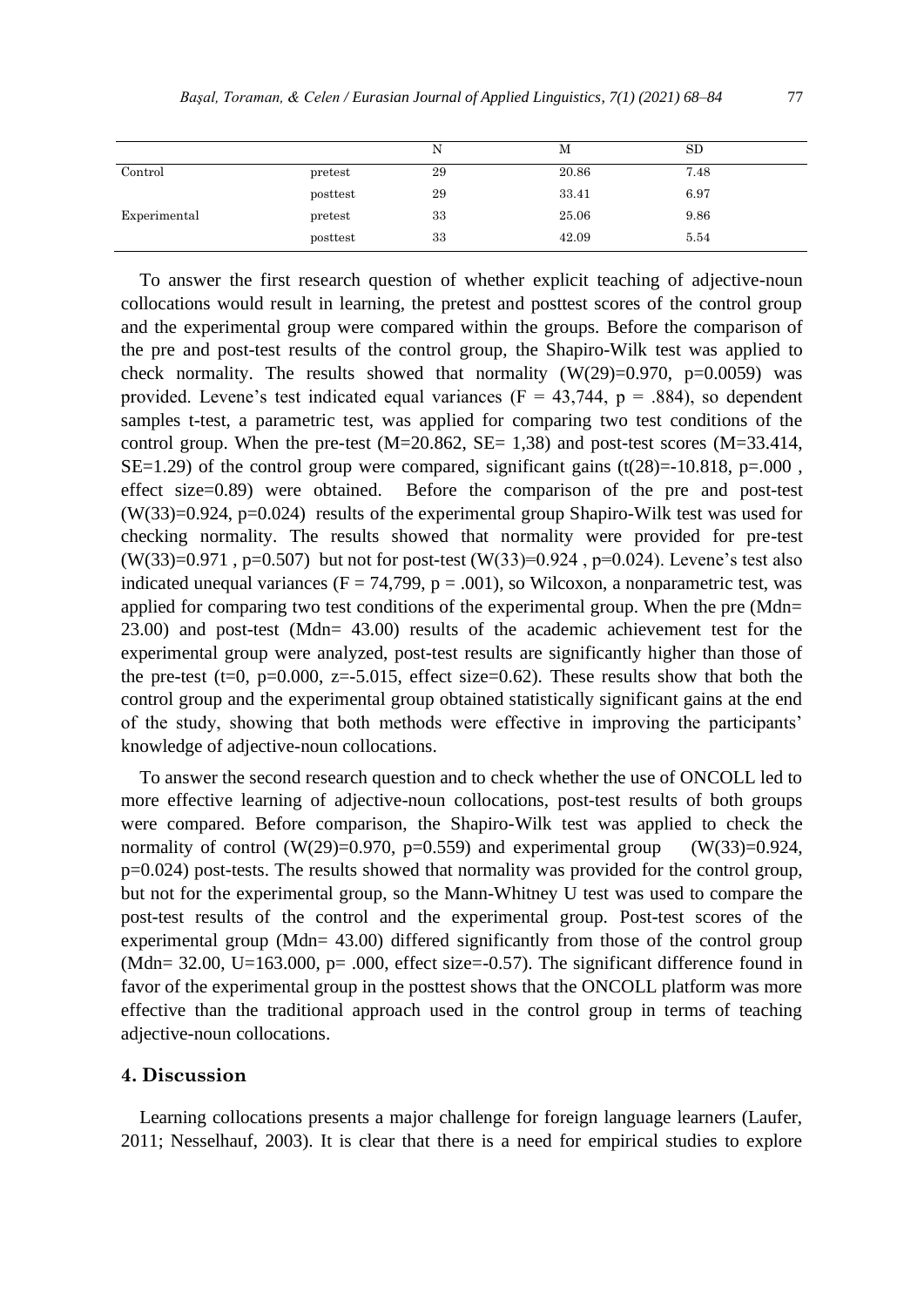what is pedagogically sound for increasing collocational knowledge since incidental learning of collocations includes numerous problems (Boers et al., 2014). If collocations are not provided a lot more frequently in materials than they occur in authentic input, the chances of learning a large portion of collocations incidentally tend to be limited (Webb et al., 2013). The current study set out to explore the effectiveness of ONCOLL, a web-based platform designed and developed by the researchers of the current study, over traditional activities. To be precise, the current study set out to shed light on the use of a web-based platform named ONCOLL as a tool for learning collocations compared to doing the same activities in a traditional approach. The findings of the current study indicated that both groups improved their knowledge of adjective-noun collocations, regardless of the learning condition (i.e., learning under the guidance of the teacher or through the ONCOLL platform). This could be interpreted as a positive outcome of an explicit focus on collocations as an instructional strategy.

When the posttest results of the groups were compared, the participants in the experimental group, who used the ONCOLL platform for collocation learning performed significantly better. Given that the same activities and same procedures were used for both the experimental and control group, the significant difference between the groups in the posttest in favor of the experimental group may have been caused by the differences in the learning environments provided for each group. In the control group, the first author was responsible for conducting the whole process, whereas in the experimental group the ONCOLL platform was used by the participants, without the intervention of the teacher. In traditional collocation teaching in the classroom, teachers are generally active in and responsible for the whole process (Chan & Liou, 2005). However, when considering the need for more innovative ways to teach collocations, since teaching them is generally not similar to teaching other types of vocabulary (Nesselhauf & Tschichold, 2002), integration of technology into the teaching of collocations can become a viable option.

There is a growing body of empirical studies that set out to explore the effectiveness of various interventions, some of which explore some sort of technology for increasing foreign language learners' collocational knowledge (e.g., Basal, 2019; Daskalovska, 2015; Nurmukhamedov, 2017; Wu et al., 2010). In a similar study to the current study, conducted by Mirzaei et al. (2016), a computer platform, LexisBOARD, a combination of a dictionary, corpus, visual presentations, tests, and feedback, was designed and used to teach lexical items (e.g., concordances, polywords, or formulaic sequences). The participants in the experimental group who used the platform got significantly higher scores in the achievement test compared to the control group, which is in line with the findings of the current study. In another study, Basal (2019) used a combination of online tools to teach adjective-noun collocations. He found that the experimental group doing activities with online tools got significantly higher scores in the posttest than the control group who used traditional activities. These studies support the idea that the affordances of technology may facilitate the process of learning collocations.

In a classroom setting, where students conduct all the activities under the guidance of the teacher, despite the huge efforts of teachers in planning the lecture, designing and developing the activities, and guiding the whole learning process, there is relatively less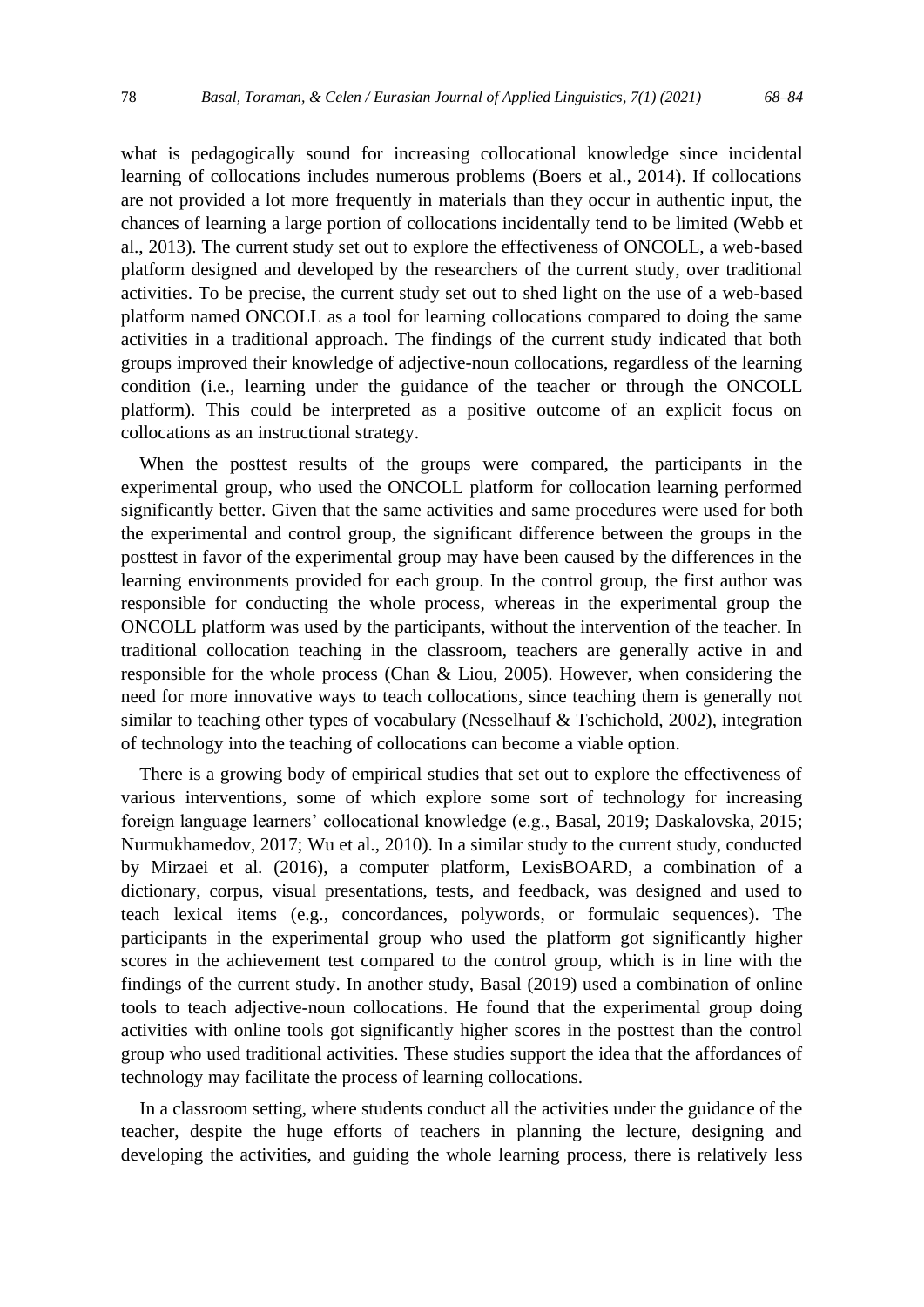room for individualized learning when compared to web-based learning environments, where the system is responsible for the whole process. In ONCOLL, each of the participants in the experimental group learned collocations at their own pace. The system requires them to read all the example sentences (adjective-noun collocations in context). Moreover, the program did not show correct answers to the two exercises after each set of collocations (10 nouns and their collocations), compelling the participants to retake the tests until they got a compulsory score of 100. ONCOLL includes features such as answering questions at one's own pace and checking answers which are in fact in line with Keller's Personalized System of Instruction (Akera, 2017) and Skinner's Programmed Instruction (Singh, 2017). These features may have contributed to the significant posttest score gains on the part of the participants in the experimental group. This study shows that benefitting from technology is a more effective approach in teaching collocations.

One feature of ONCOLL might have also contributed to the larger number of gains observed in the experimental group: the full score requirement for the participants to finalize a test. The participants using ONCOLL were required to retake the entire exercise if they answered one or more items incorrectly. This implies that every error a participant made while doing the exercises meant another encounter with the target constituents. Although the frequency of exposure to target collocations does not guarantee better learning (Pellicer-Sánchez, 2017), there is some evidence (e.g., Webb et al., 2013) that it might have positive outcomes on the learning of collocations. According to Ellis (2002), frequency is a major predictor of vocabulary learning and language acquisition. Based on the findings of their study, Szudarski and Carter (2016) reported that an increased amount of repetition would not necessarily lead to improvement for every aspect of the knowledge of collocations. Indeed, their study demonstrated that form recognition of underlined collocations was achieved best when the participants were exposed to them 6 times, with a repetition of 12 times not eliciting more improvement. Therefore, although the online platform used in the present study provided *forced* exposure to the target collocations and example sentences, commensurate with learner performance, the positive effects of such a feature might not be absolute, but nevertheless, deserve attention. It is possible to suggest that exposure frequency may have been an important factor in the significant gains of the experimental group. The full score requirement of the ONCOLL platform may have led to more encounters with the target items. On the other hand, in the control group, the teacher (one of the researchers) was responsible for checking the answers to exercises and give feedback, which was an exhausting process. The use of technology in this process is as one can imagine a more appropriate approach to ease the burden of the teachers.

Pellicer-Sánchez (2017) states that the findings found for a certain type of collocation might not be directly applicable to other types of collocations due to "the multifarious nature of collocations" (p. 387). Therefore, the positive effects of the use of ONCOLL in this study should be interpreted with caution. In addition to the type of collocations, the type of tests used in the present study to measure the participants' performance needs to be taken into consideration while interpreting the results. Peters (2016) found that the likelihood of eliciting correct adjective-noun collocations was highest with the form recognition test in comparison to two different form recall tests used in her study, one of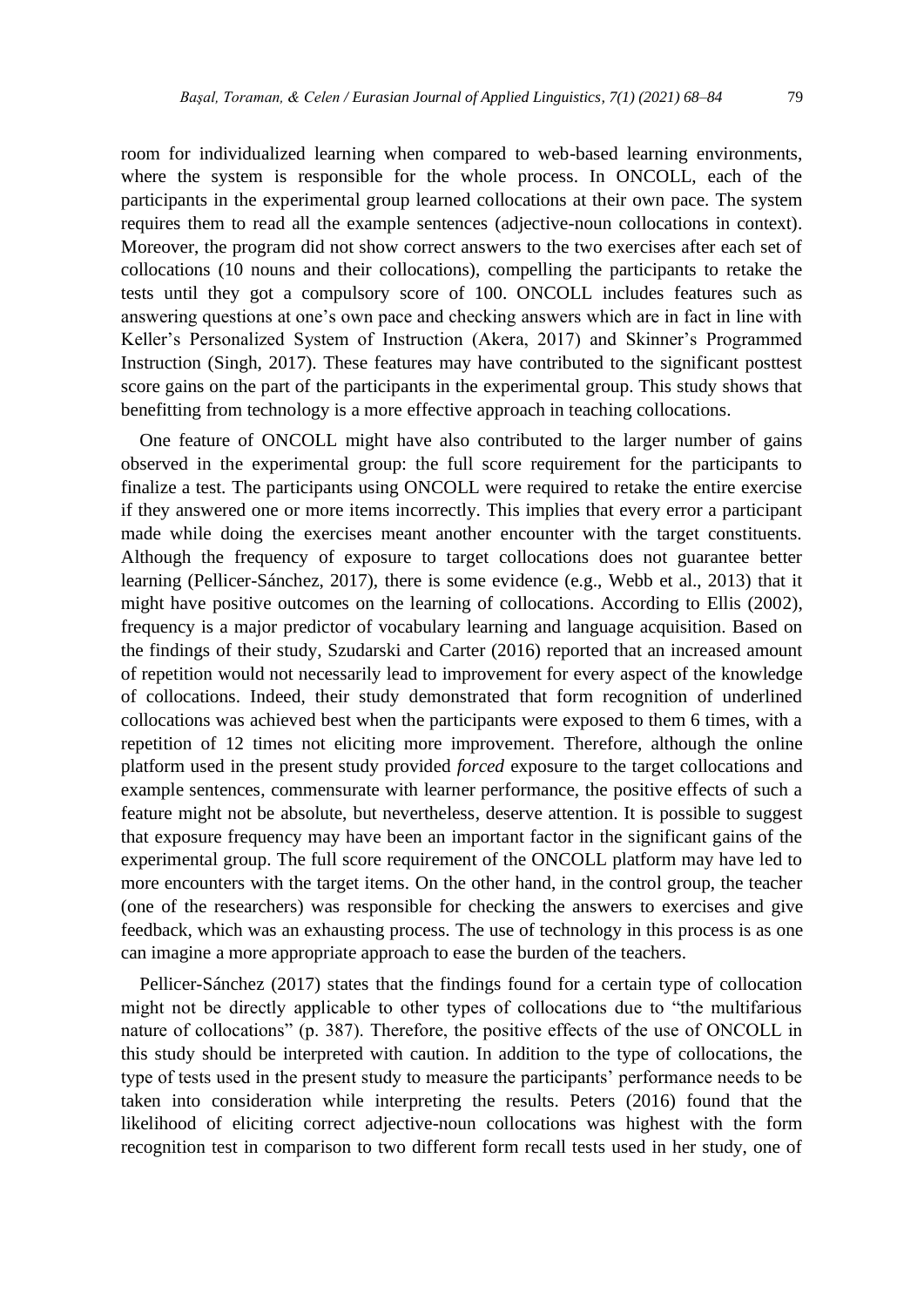which required congruency for the collocate-node relationship to show its effect. Because the posttest used in the present study only measured participants' recognition of adjectivenoun collocations, it portrays only one aspect of the participants' knowledge of collocations. Although we agree with Webb et al. (2013), who state that "measuring multiple aspects of collocational knowledge should provide a more accurate assessment of learning than measuring a single aspect, and measuring each aspect at … [receptive and productive levels] should help to show the extent to which each of those aspects are learned" (p. 102), we opted for a single measure to test learners' gain. With a total of 50 adjective-noun collocations set as the target for the participants in the present study, form recognition of these combinations as an initial instructional target might also be interpreted as an achievable aim on the part of the participants.

### **5. Conclusions**

For foreign language learners, knowledge of collocations is important for being fluent in the target language. However, it represents considerable difficulties and major challenges (Laufer, 2011; Nesselhauf, 2003). In this process, providing help and support to language learners is important. However, in foreign language classes, collocation teaching is generally a neglected, or at least a limited aspect (Basal, 2019). On the other hand, learning collocations incidentally is also not without problems (Boers et al., 2014). It is therefore a must to help language learners on this thorny road. Thus, integrating technology in this process can be a viable option.

Along with the technological advances, we have been increasingly witnessing the use of various technologies to support learning and teaching environments, and foreign language teaching is no exception. In this study, we aimed to find an ideal method that may help language learners to overcome the difficulties encountered during collocation learning. To this end, we designed and developed a web-based platform (ONCOLL) to be used in the process of teaching collocations to English language learners. We focused on investigating the effectiveness of ONCOLL in teaching adjective-noun collocations over traditional approaches. Our findings revealed significant differences in favor of the experimental group in the posttest, indicating the effectiveness of ONCOLL compared to the traditional approach used in the control group in the teaching of adjective-noun collocations. The advantages of using ONCOLL over traditional teacher-conducted classroom activities or other technology-based platforms can be summarized as follows: ONCOLL requires the analysis of all sentences provided (adjective-noun collocation in context) by the learners. The system also provides opportunities for individualized learning where learners see the adjective-noun collocations in example sentences, check the answers of the exercises, and continue to other collocation combinations. In other words, ONCOLL can help learners to study and master the content at their own pace. Also, ONCOLL requires the learners to retake each test repeatedly until they scored a compulsory score of 100 (i.e., full score) and find all the correct answers by themselves without feedback from the system. This may have also contributed to the exposure frequency of the collocations. Besides, ONCOLL requires the students to take ownership of their learning and creates an independent learning environment of collocations. It can be stated that when technology is used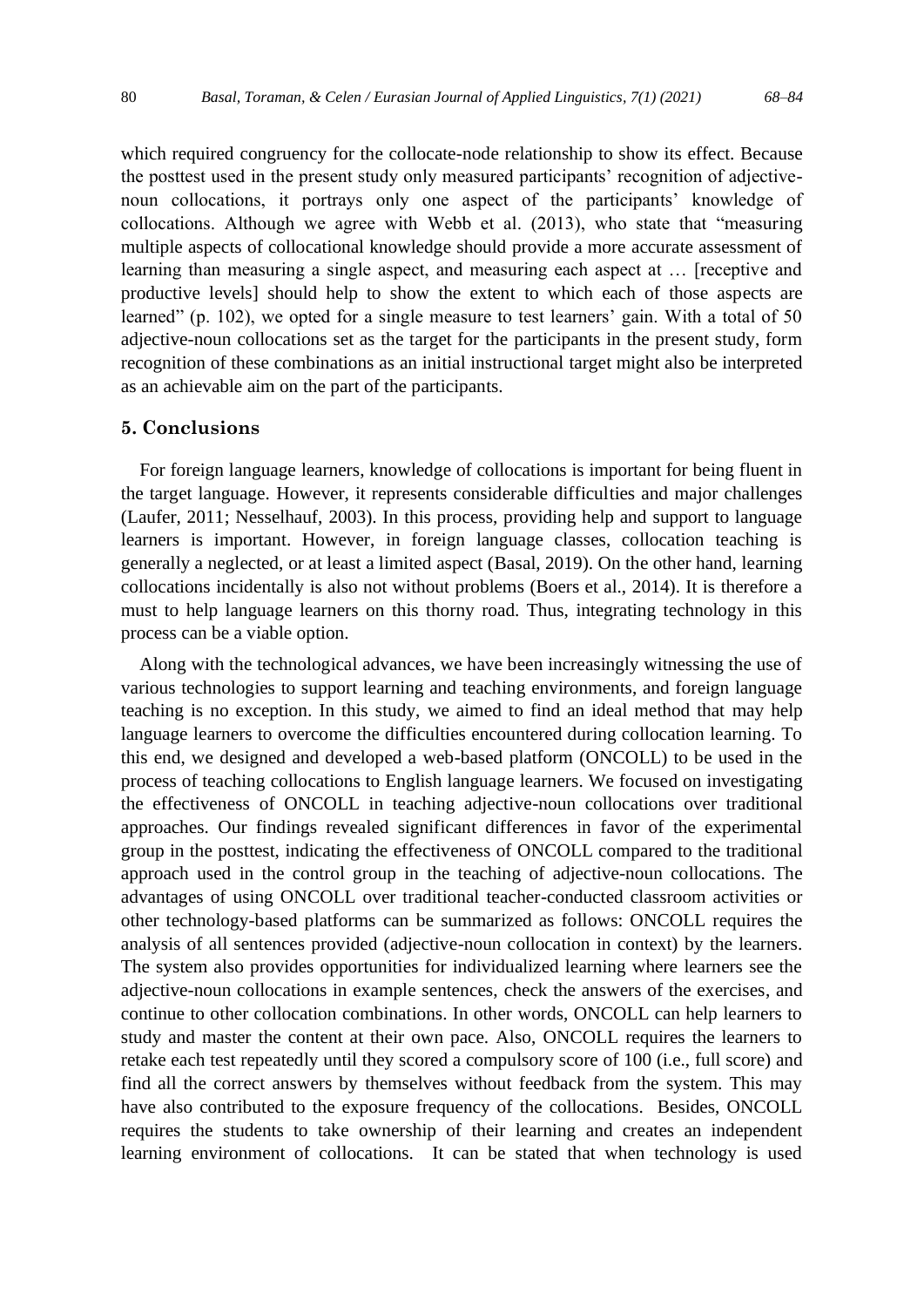appropriately in collocation teaching, it facilitates the learning of them, helping foreign language learners overcome the difficulties encountered in the process of learning collocations. It is concluded that technology integration into collocation teaching can create a favorable learning environment and give fruitful results.

## *5.1. Limitations and further research*

This study has some limitations. Firstly, we focused only on teaching adjective-noun collocations of English with a web-based platform. However, including different types of target collocations might have affected the results differently. Because adjective-noun collocations are subject to fewer changes in morphology than (phrasal) verb-noun collocations (Peters, 2016), the effectiveness of similar learning platforms should be investigated in teaching other types of collocations. Secondly, the experimental group may have obtained significant score gains due to the novelty effect since the platform used in the study was new to the participants of the experimental group. Thirdly, this study did not use delayed post-tests to measure whether the superior performance achieved by the experimental group was durable. Therefore, the long-term effects of the intervention need to be investigated in further studies to elicit a more comprehensive understanding of the relative effectiveness of web-based tools in the teaching and learning of collocations. Another limitation of the study is not measuring or controlling for the number of encounters with the target collocations. Future studies may also focus on the frequency of exposure to the collocations. Finally, one of the distinguishing features of ONCOLL was the obligatory repetition of the tests, which came into use when there was at least one item answered incorrectly. However, the number of errors made by each participant in each test as well as the number of trials it took for them to complete each test session were not investigated in the present study. Therefore, further research may look into individualized learning gains of individual participants who use online platforms, by focusing also on errors and how these errors are corrected (e.g., after how many trials). Further, how consistently the participants answer a particular item correctly or incorrectly remains another area for investigation. ONCOLL may have considerable potential in supporting collocation learning. The future development/enhancement of the platform could include using authentic texts in various contexts and language activities going beyond drill-andpractice exercises, particularly those that help learners notice the formulaic nature of the language. After this kind of development, its effectiveness can be tested again.

#### **Acknowledgments**

We would like to thank anonymous reviewers of this study for their constructive feedback.

## **The Research and Publication Ethics Statement**

The authors ensure that no ethical considerations were violated in this study. The participants were informed about the study and the identities of the participants were kept completely confidential. On request, the dataset of the study can be made available via email to the corresponding author.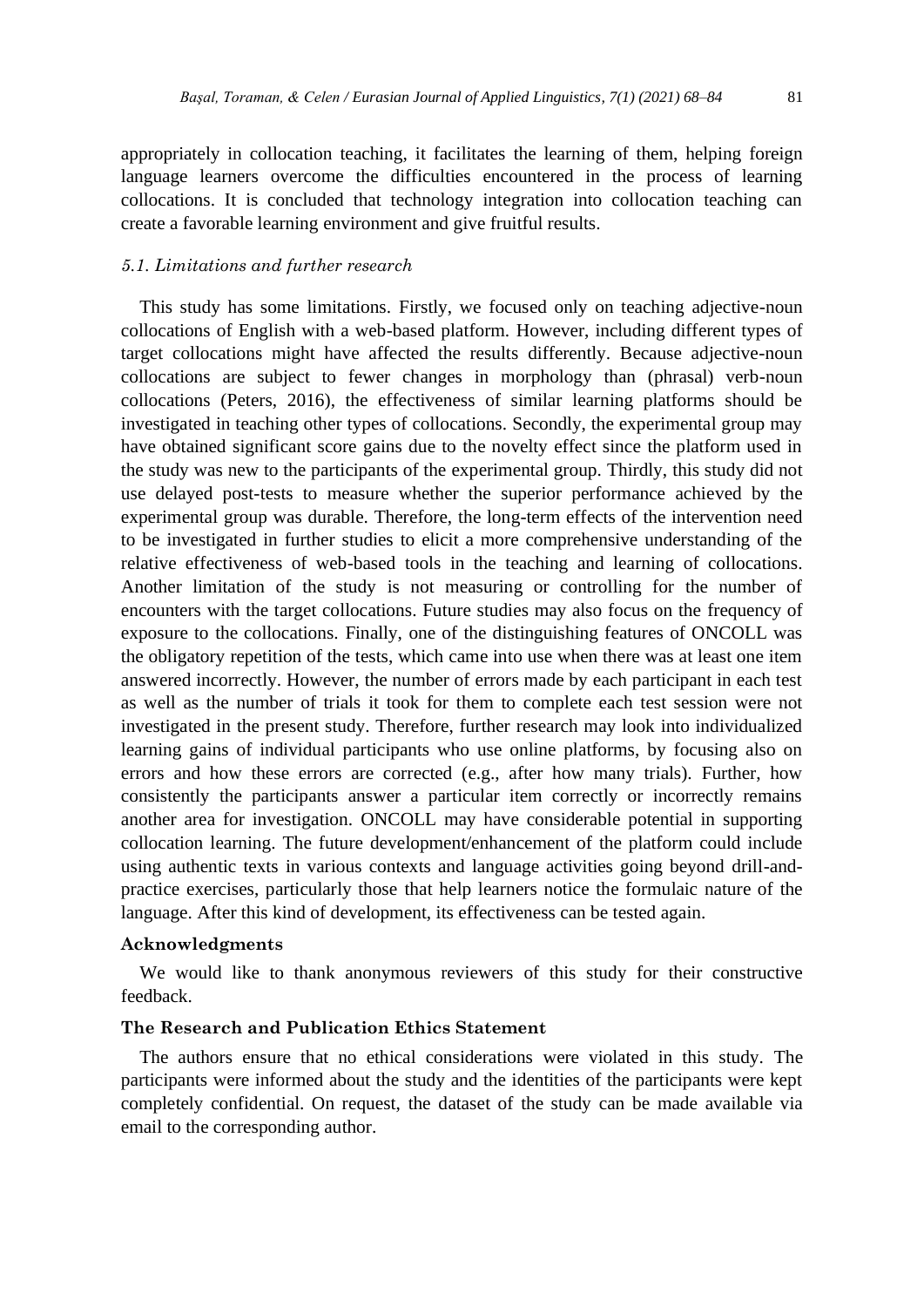## **The Conflict of Interest Statement**

In line with the statement of the Committee on Publication Ethics (COPE), we hereby declare that we had no conflicting interests regarding any parties of this study. This research completed in September 2017 has been supported by Yildiz Technical University Scientific Research Projects Coordination Department Project Number: 2015-09-02- KAP02 without any occurrence of conflicting interest in the manner of the author(s). The preliminary results of this paper were presented in the proceedings of the Ejer Congress 2016 in Muğla, Turkey.

#### **References**

- Akera, A. (2017). Bringing radical behaviorism to revolutionary Brazil and back: Fred Keller's Personalized System of Instruction and Cold War engineering education. *Journal of the History of the Behavioral Sciences, 53*(4), 364-382. **<http://doi.org/gcvzcd>**
- Bahns, J., & Eldaw, M. (1993). Should we teach EFL students collocations? *System, 21*, 101- 114. **<http://doi.org/bnbd2f>**
- Basal, A. (2019). Learning collocations: Effects of online tools on teaching English adjectivenoun collocations. *British Journal of Educational Technology, 50*(1), 342-356. **<http://doi.org/dnjs>**
- Boers, F., & Lindstromberg, S. (2012). Experimental and intervention studies on formulaic sequences in a second language. *Annual Review of Applied Linguistics*, 32, 83-110. **<http://doi.org/ggr4fg>**
- Boers, F., Lindstromberg, S., & Eyckmans, J. (2014). Some explanations for the slow acquisition of L2 collocations. *VIAL-Vigo International Journal of Applied Linguistics, 11*, 41-62.
- Chan, T. P., & Liou, H. C. (2005). Effects of web-based concordancing instruction on EFL students' learning of verb-noun collocations. *Computer Assisted Language Learning, 18*(3), 231-251. **<http://doi.org/ds6m7t>**
- Chen, H. J. H. (2011). Developing and evaluating a web-based collocation retrieval tool for EFL students and teachers. *Computer Assisted Language Learning, 24*(1), 59-76.
- Coxhead, A. (2000). A new academic word list. *TESOL Quarterly*, *34*(2), 213-238. **<http://doi.org/bfvprv>**
- Daskalovska, N. (2015). Corpus-based versus traditional learning of collocations. *Computer Assisted Language Learning, 28*, 130-144. **<http://doi.org/b4th>**
- Dóczi, B., & Kormos, J. (2016). *Longitudinal developments in vocabulary knowledge and lexical organization.* Oxford: Oxford University Press. **<http://doi.org/d27g>**
- Ellis, N. C. (2002). Frequency effects in language processing: A review with implications for theories of implicit and explicit language acquisition. *Studies in Second Language Acquisition, 24*(2) 143-188.
- Ellis, N. C., Simpson-Vlach, R., Römer, U., Brook O'Donnell, M., & Wulff, S. (2015). Learner corpora and formulaic language in second language acquisition. In S. Granger, G. Gilquin, & F. Meunier (Eds.), *The Cambridge handbook of learner corpus research* (pp. 357-378). Cambridge: Cambridge University Press. **<http://doi.org/d27h>**
- Farghal, M., & Obiedat, H. (1995). Collocations: A neglected variable in EFL. *IRAL, 33*(4), 315- 333. **<http://doi.org/crptrv>**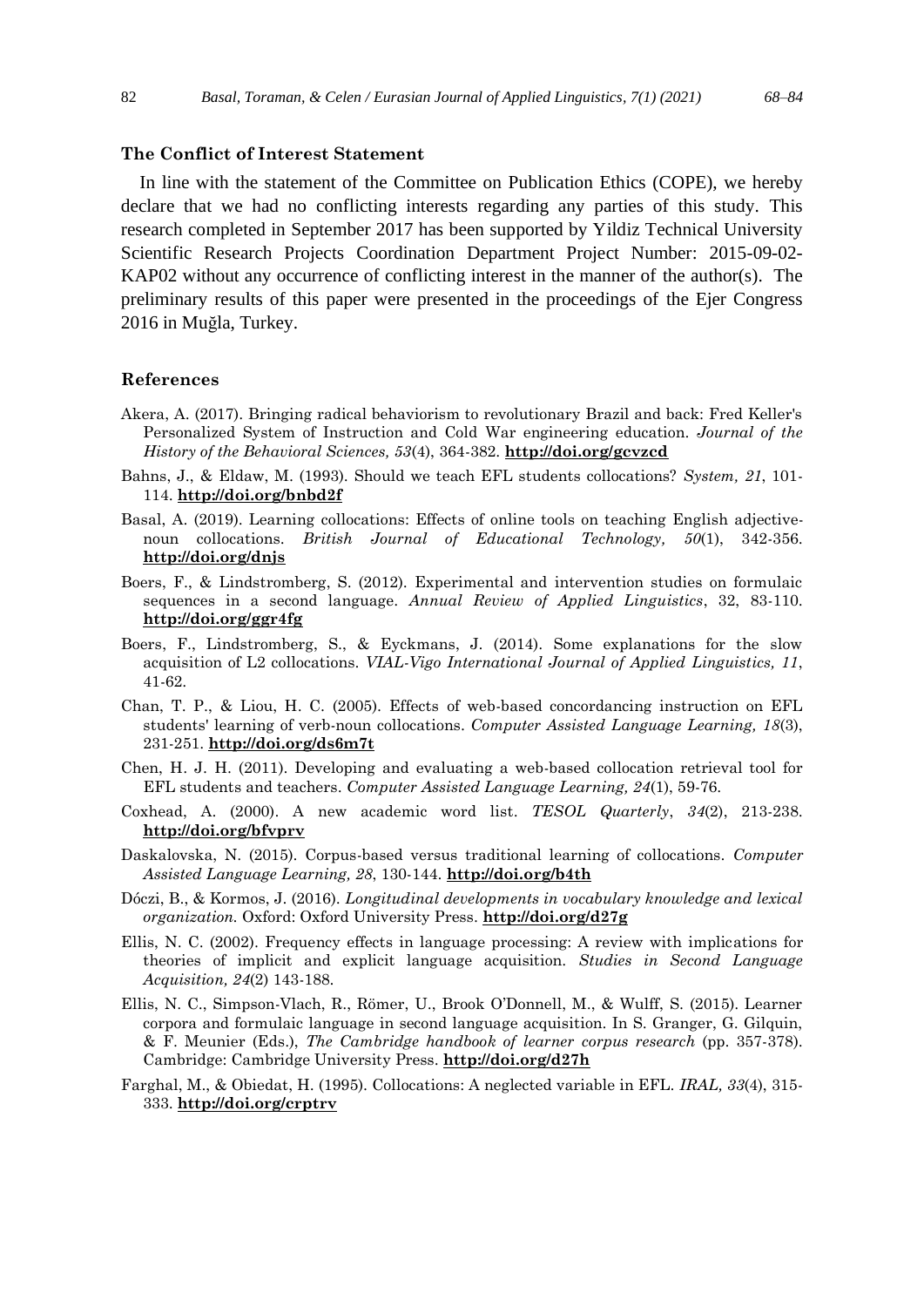- Gatbonton, E., & Segalowitz, N. (2005). Rethinking communicative language teaching: A focus on access to fluency. *Canadian Modern Language Review, 61*(3), 325-353. **<http://doi.org/d9hpxs>**
- Golonka, E. M., Bowles, A. R., Frank, V. M., Richardson, D. L., & Freynik, S. (2014). Technologies for foreign language learning: a review of technology types and their effectiveness. *Computer Assisted Language Learning, 27*(1), 70-105. **<http://doi.org/ggfncd>**
- Laufer, B. (2011). The contribution of dictionary use to the production and retention of collocations in a second language. *International Journal of Lexicography, 24*(1), 29-49. **<http://doi.org/b7r7jv>**
- Laufer, B. (2017). From word parts to full texts: Searching for effective methods of vocabulary learning. *Language Teaching Research, 21*(1), 5-11. **<http://doi.org/d27j>**
- McCarthy, M. (1990). *Vocabulary*. Oxford: Oxford University Press.
- Mirzaei, A., Domakani, M. R., & Rahimi, S. (2016). Computerized lexis-based instruction in EFL classrooms: Using multi-purpose LexisBOARD to teach L2 vocabulary. *ReCALL, 28*(1), 22-43. **<http://doi.org/gfdck5>**
- Nesselhauf, N. (2003). The use of collocations by advanced learners of English and some implications for teaching. *Applied Linguistics, 24*(2), 223-242. **<http://doi.org/fh99d4>**
- Nesselhauf, N., & Tschichold, C. (2002). Collocations in CALL: An investigation of vocabularybuilding software for EFL. *Computer Assisted Language Learning, 15*(3), 251-279. **<http://doi.org/ckww7z>**
- Nurmukhamedov, U. (2017). The contribution of collocation tools to collocation correction in second language writing. *International Journal of Lexicography, 30(4), 454-482.* **<http://doi.org/d27k>**
- Pavlik, J. V. (2015). Fueling a third paradigm of education: The pedagogical implications of digital, social and mobile media. *Contemporary Educational Technology, 6*(2), 113-125.
- Pellicer-Sánchez, A. (2017). Learning L2 collocations incidentally from reading. *Language Teaching Research, 21*(3), 381-402. **<http://doi.org/d27m>**
- Peters, E. (2016). The learning burden of collocations: The role of interlexical and intralexical factors. *Language Teaching Research, 20*(1), 113-138. **<http://doi.org/d27n>**
- Robins, R. H. (2000). *General linguistics* (4th ed.). Beijing: Foreign Language Teaching and Research Press.
- Schmitt, N. (2012). Formulaic language and collocation. In C. Chapelle (Ed.), *The encyclopedia of applied linguistics* (pp. 1-10). New York: Blackwell. **<http://doi.org/d27p>**
- Singh, V. (2017). Effectiveness of programme learning material for teaching physics in class X. *Voice of Research, 5*(4), 13-14.
- Szudarski, P., & Carter, R. (2016). The role of input flood and input enhancement in EFL learners' acquisition of collocations. *International Journal of Applied Linguistics, 26*(2), 245-265. **<http://doi.org/d27q>**
- Webb, S., Newton, J., & Chang, A. (2013). Incidental learning of collocation. *Language Learning, 63*(1), 91-120. **<http://doi.org/f4n5qt>**
- Wray, A. (2012). What do we (think we) know about formulaic language? An evaluation of the current state of play. *Annual Review of Applied Linguistics*, *32*, 231-254. **<http://doi.org/d27r>**
- Wu, S., Franken, M., & Witten, I. H. (2010). Supporting collocation learning with a digital library. *Computer Assisted Language Learning*, *23*(1), 87-110. **<http://doi.org/fcr735>**
- Wu, S., Li, L., Witten, I. H., & Yu, A. (2016). Constructing a collocation learning system from the Wikipedia Corpus. *International Journal of Computer-Assisted Language Learning and Teaching (IJCALLT), 6*(3), 18-35. **<http://doi.org/d27s>**